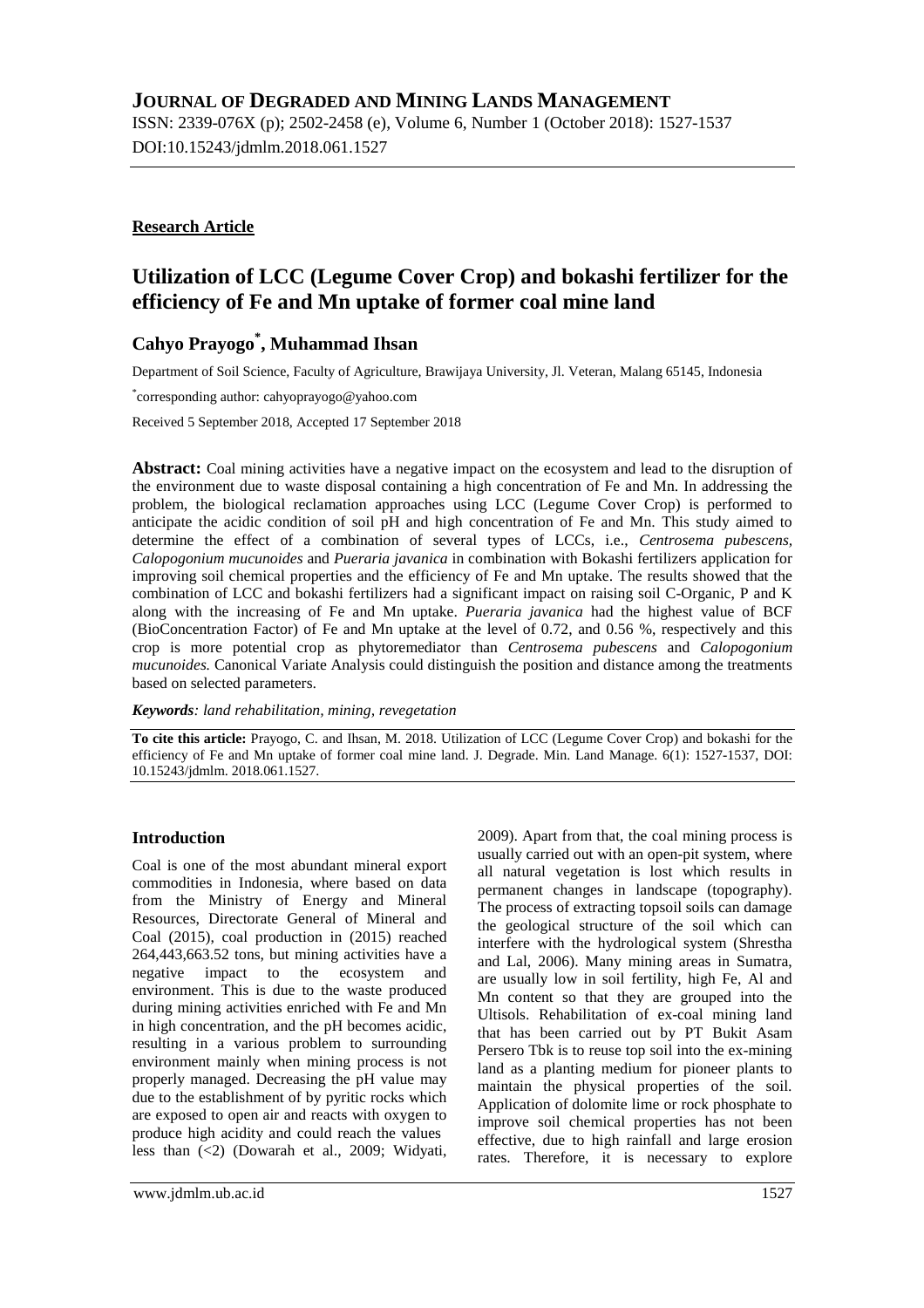alternative ways of rehabilitating ex-mine land by<br>planting LCC (Legume Cover Crop) planting LCC (Legume Cover Crop) (Mukhopadhyay et al., 2013; Mukhopadhyay et al., 2014). The LCC can produce biomass in rapid quantities and can fix N from the air (Sheoran et al., 2010). Singh et al (2002) recommended that LCC plants used should be local species that have adapted to the existing environment. The LCCs have been tested in areas of former coal mines which have a significant effect on increasing the C-organic content, N-total and soil pH (Agus et al., 2013), but the information on how efficient Fe and Mn uptake by LCC is very limited. On the other hand, the application of LCC alone is hypothesized not to give satisfactory results so that a combination of soil enhancing ingredients such as bokashi fertilizer is needed so that this plant can grow and develop well in the former coal mine land.

Bokashi fertilizer contains essential microorganisms and can provide nutrients for plants (Zahrah, 2011). Previous research found that the use of organic fertilizers including bokashi fertilizer could reduce the adverse effects of Ultisols through improvements in soil physical, chemical and biological properties (Karimuna, 2007). This is an alternative way to improve soil fertility through the use of organic materials that have been decomposed by effective microorganisms (EM4), which when applied with organic materials derived from *Chromolaena odorata* L. (Karimuna, 2000), has a very positive impact because it can also be associated with mycorrhiza (Halim, 2009; Halim, 2012). The application of organic materials from *Chromolaena odorata, Imperata cylindrica* L. Beauv*,* and *Colopogonium mucunoides* L. combined with bokashi fertilizer can increase the yield of maize and peanuts twice as much (Karimuna et al., 2012; Karimuna et al., 2009).

This study aimed to determine the effect and effectiveness of bokashi fertilizer combined with organic mulch from LCCs (*Centrosema pubescens, Calopogonium mucunoides* and *Pueraria javanica*) on the improvement of soil chemical properties of an Ultisol at the former Bukit Asam Coal mine.

### **Materials and Methods**

This research was conducted from July 2015 to February 2016 at PT Bukit Asam, Jl. Parigi No. 1 Tanjung Enim 31716 on the reclaimed (Agropremium) land in the Pit. 3 East Banko Barat with an elevation of 135 m with coordinates 48 M, X: 0370587 and Y: 9587496. This study uses a randomized block design method with six treatments and three replications. The treatments

used in this study were combinations of bokashi fertilizer and three types of LCC (Legume Cover Crop) as follows: (1) *Centrosema pubescens* (CP0), (2) *Calopogonium mucunoides* (CM0), (3) *Pueraria javanica* (PJ0), (4) *Centrosema pubescens* + 100 g bokashi fertilizer / plant (CP1), (5) *Calopogonium mucunoides* + 100 g bokashi fertilizer / plant (CM1) and (6) *Pueraria javanica* + 100 g bokashi fertilizer / plant (PJ1).

Analysis of soil chemical properties carried out at the Chemical Laboratory of the Soil Department, Faculty of Agriculture, Brawijaya University, Malang included pH (pH meter), organic C (Walkley and Black method), P (Olsen method), and K (HCl 25% method), Fe and Mn uptake by plants were determined using a spectrophotometer. Plant growth variables observed were plant height and biomass. Data were subjected to Analysis of Variance followed by Duncan's test at 5% level of significance. Besides, correlation tests were also conducted to determine the closeness of the relationship between treatments. The results of the correlation test were continued with multivariate regression and analysis with the Canonical Variate approach using the application GenStat Discovery  $10^{th}$ Edition. While for the efficiency of Fe and Mn absorption/uptake, BCF calculation was done by the equation as follow:  $BCF = Cons$  aboveground / Cons soil, where Cons aboveground is the concentration of metals in the stem and leaf tissue and Cons soil is the concentration of metals in the soil (Li et al, 2009).

### **Results and Discussion**

The initial pH of soil was categorized as very acidic (3.84). Treatment of bokashi application combined with LCCs significantly affected soil pH  $(H<sub>2</sub>O)$  (p < 0.05). The highest increase in soil pH was found in the treatment of bokashi fertilizer combined with *Centrosema pubescens* (CP) although it was not significantly different to other LCC treatments, except with the application of CP without the addition of bokashi (Figure 1). The low value of soil pH is thought to originate from the oxidation process of Fe in the pyrite minerals which increases the  $H^+$  ion released into the soil (Wilkin and Barnes, 1996). The addition of bokashi can bind the excess of oxidized Fe or excess  $H^+$  ions through the chelatilization process. The highest soil organic-C was found in *Centrocema pubescens* treatment with bokashi application, which was significantly different (p <0.05) with all LCC treatments without bokashi application, with an average value of 6.63%, whereas the organic-C content in the treatment without bokashi fertilizer decreased to 4.18%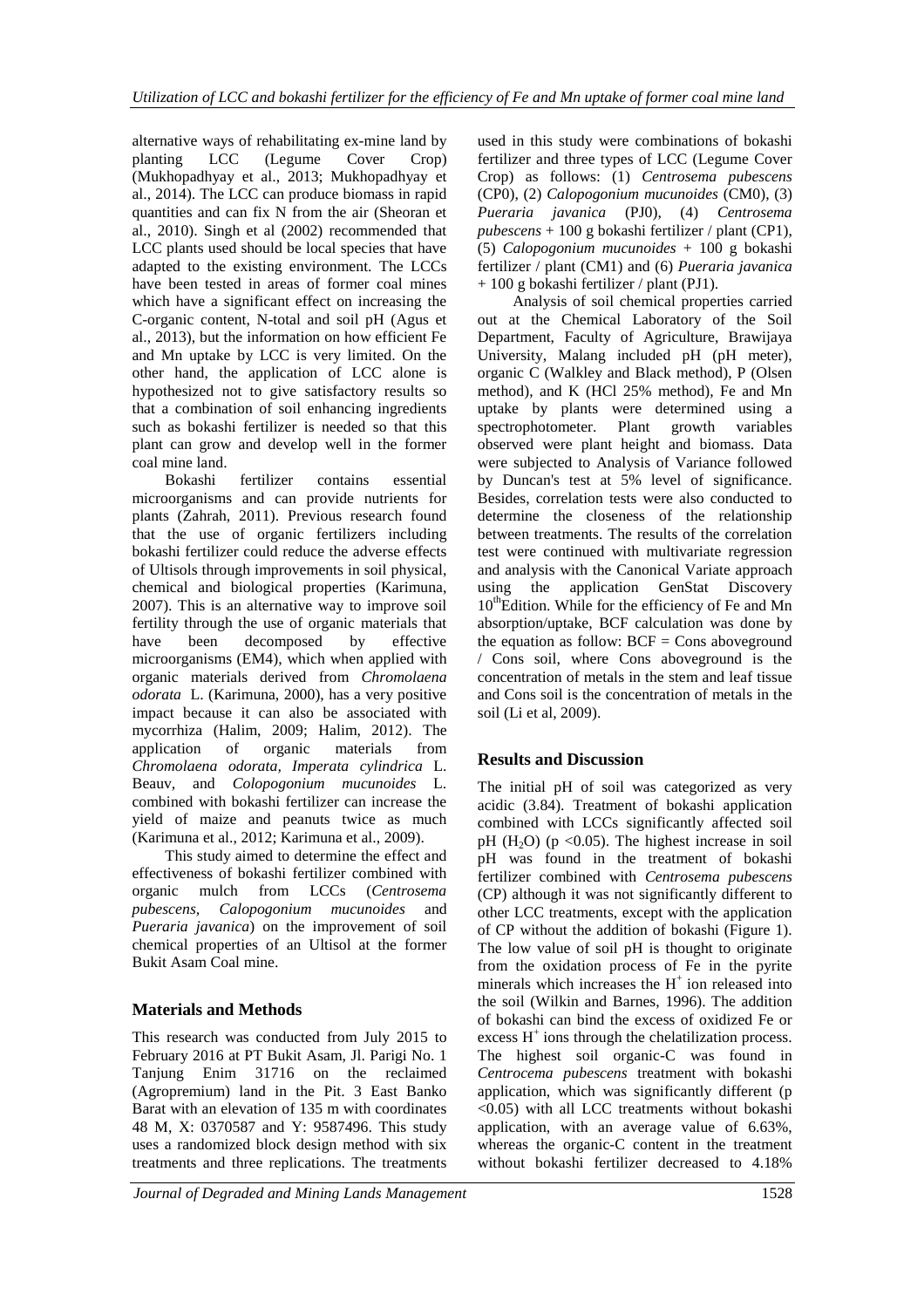(Figure 2). Increased levels of organic-C in all bokashi treatments are thought to come from the decomposition and mineralization of organic compounds contained in bokashi. Soil pH which tends to lead to neutral conditions also helps the decomposition and mineralization of organic matter (Stevenson, 1994). The highest available soil phosphorus content was found in *Centrosema pubescens* which was not significantly different from *Calopogonium mocunoides* with bokashi fertilizer (p<0.05). Besides, all LLC treatment with bokashi application tended to be significantly different from those treatments without bokashi.

Soil with *Pueraria javanica* with the application of bokashi containing available P of ten times higher than those treatments without bokashi (Figure 3). This shows that some of the inorganic-P has been released into the soil through bokashi decomposition and mineralization process. The increase in soil phosphorus was 5-7 times higher than the initial condition, in average. Six months after planting, both types of LCC (*Pueraria javanica* and *Calopogonium mucunoides)* could overburden former tin mining land with an average life ability performance at 83.3%.





Remark: CP0 (*Centrosema pubescens*), CM0 (*Calopogonium mucunoides*), PJ0 (*Pueraria javanica*), CP1 (*Centrosema pubescens* + bokashi fertilizer), CM1 (*Calopogonium mucunoides* + bokashi fertilizer) and PJ1 (*Pueraria javanica* + bokashi fertilizer); Figures followed by the same letter show no significant difference based on Duncan's test level of 5%.



Figure 2. Organic-C (%) due to the application of LCC and bokashi

Remark: CP0 (*Centrosema pubescens*), CM0 (*Calopogonium mucunoides*), PJ0 (*Pueraria javanica*), CP1 (*Centrosema pubescens* + bokashi fertilizer), CM1 (*Calopogonium mucunoides* + bokashi fertilizer) and PJ1 (*Pueraria javanica* + bokashi fertilizer); Figures followed by the same letter show no significant difference based on Duncan's test level of 5%.

*Journal of Degraded and Mining Lands Management* 1529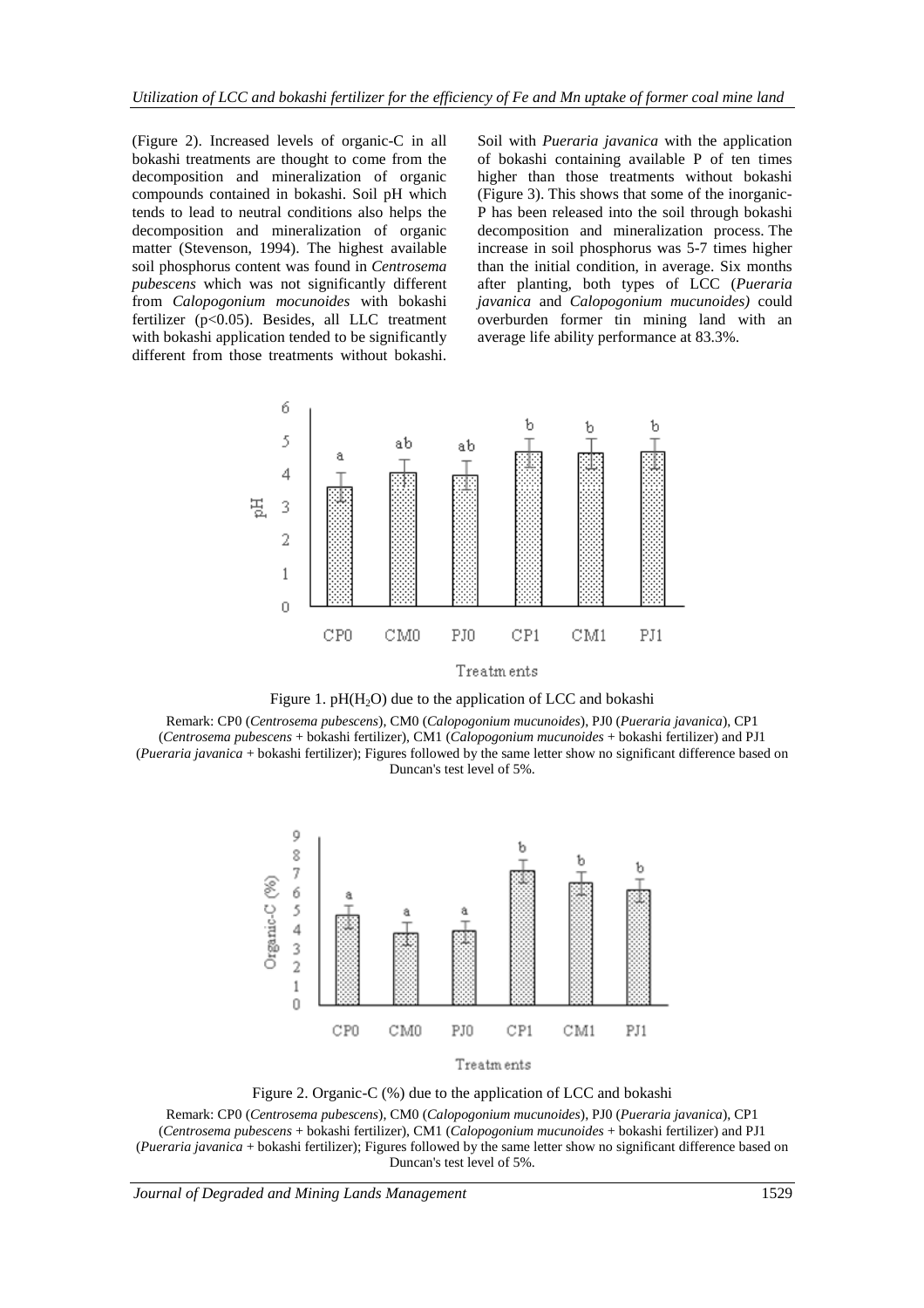

Figure 3. Available P (ppm) due to the application of LCC and bokashi

Remark: CP0 (*Centrosema pubescens*), CM0 (*Calopogonium mucunoides*), PJ0 (*Pueraria javanica*), CP1 (*Centrosema pubescens* + bokashi fertilizer), CM1 (*Calopogonium mucunoides* + bokashi fertilizer) and PJ1 (*Pueraria javanica* + bokashi fertilizer); Figures followed by the same letter show no significant difference based on Duncan's test level of 5%.

*Pueraria javanica* had a higher ability to cover soil surface and produced biomass at the level of 308.8 g compared to *Calopogonium mucunoides*. Inline cropping pattern of LCC can cover land surface  $(1.2 \text{ m}^2)$  faster than a scattered pattern and produced higher biomass (380.7 g) (Narendra and Pratiwi, 2014). *Pueraria javanica* consistently produced the highest biomass of 10.2 t/ha/year, whereas *Calopogonium mucunoides* only produced 3.8 t/ha/year. In general, every kilogram of LCC biomass was significantly capable of contributing 1.9-4.6 g of organic-C and 0.52–0.78

g of total N. P-Bray and K values also increased respectively 1.3-2.3 and 3.2-4.2 mg/100 g of biomass. Nutrient additions to this soil were significantly found greater in *Pueraria javanica* as a response to the high organic matter (Dinesh et al., 2004). Treatments of *Centrosema pubescens* and *Calopogonium mucunoides* with bokashi fertilizer resulted in significant differences in soil K content  $(p < 0.05)$  with a two-fold increase from the initial conditions when compared to other treatments (Figure 4).



Figure 4. Available K (ppm) due to the application of LCC and bokashi

Remark: CP0 (*Centrosema pubescens*), CM0 (*Calopogonium mucunoides*), PJ0 (*Pueraria javanica*), CP1 (*Centrosema pubescens* + bokashi fertilizer), CM1 (*Calopogonium mucunoides* + bokashi fertilizer) and PJ1 (*Pueraria javanica* + bokashi fertilizer); Figures followed by the same letter show no significant difference based on Duncan's test level of 5%.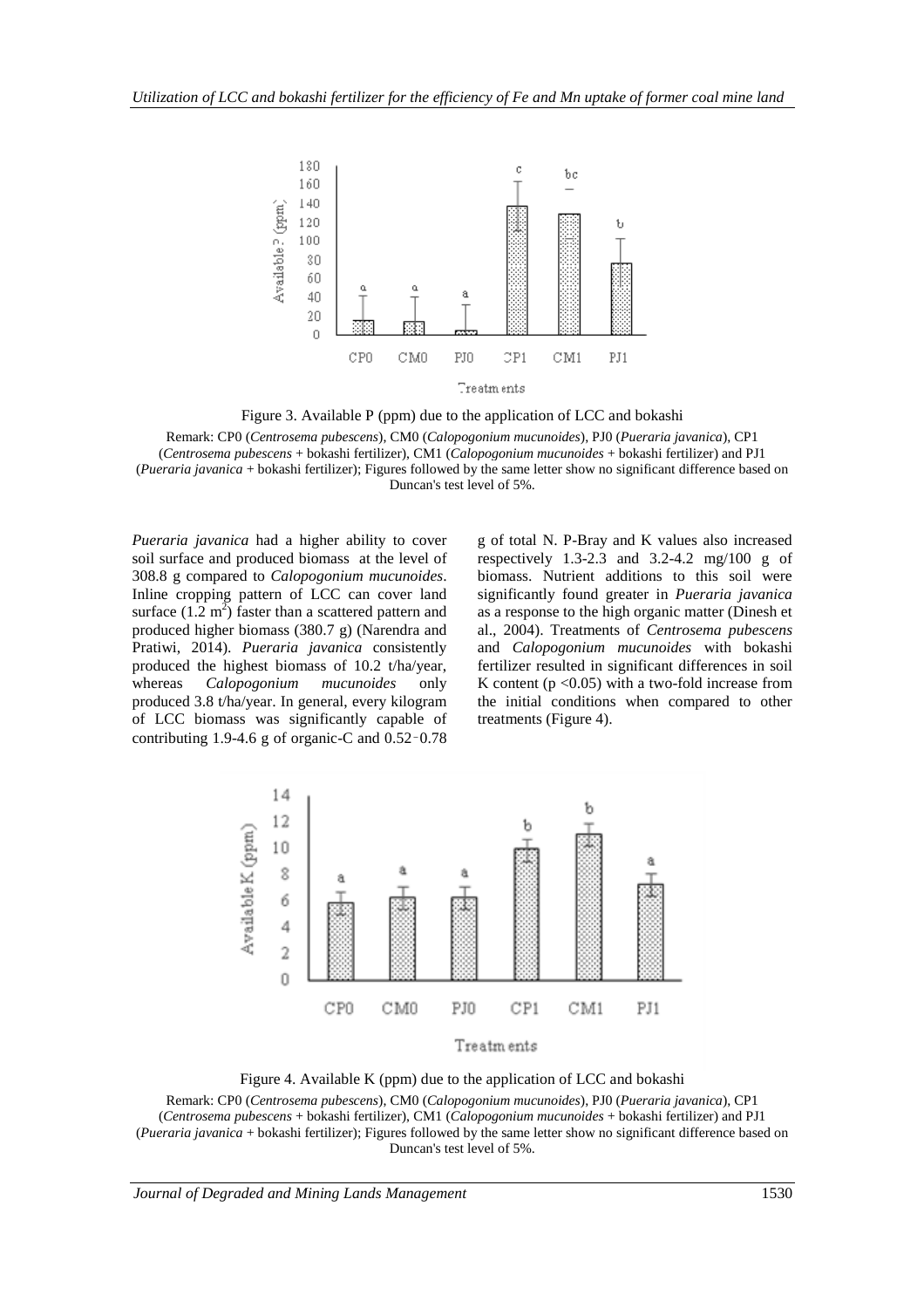The release of available K in the soil can be triggered by an increase in organic-C which can increase soil microorganism activity and pH leading to neutral dramatically affects the availability of K and P for plants (Kastono, 2005; Hanafiah, 2012; Rosmarkam, 2013). Bokashi fertilizer fermented with  $EM<sub>4</sub>$  can dissolve phosphate compounds that are not available to plants (Wididana, 1998). Crop length since the first week (M1) showed a significant difference between the treatments of with (+B) and without  $(-B)$  bokashi application ( $p<0.05$ ), until the period

of the fourth week after planting (M4) (Figure 5). The lowest crop length was observed under treatment without bokashi fertilizer in *Pueraria javanica*, while the highest crop length was found under bokashi application in *Centrosema pubescens* although it was not significantly different to *Calopogonium mucunoides*. The LCC treated with bokashi had an average crop length at a value of 40 cm, while under the treatments of LCC without bokashi fertilizer, it only reached an average length of 14 cm at fourth week (M4) after planting (Figure 5).





Remark: CP0 (*Centrosema pubescens*), CM0 (*Calopogonium mucunoides*), PJ0 (*Pueraria javanica*), CP1 (*Centrosema pubescens* + bokashi fertilizer), CM1 (*Calopogonium mucunoides* + bokashi fertilizer) and PJ1 (*Pueraria javanica* + bokashi fertilizer); Figures followed by the same letter show no significant difference based on Duncan's test level of 5%.

. LCC growth became inhibited if there were no bokashi applications; with bokashi the length of LCC increased 2-3 times compared to other treatments without bokashi. *Pueraria javanica* had the lowest crop length in which the length

was not significantly different at 4 weeks after planting. Visual effects of bokashi addition to *Purearia javanica*, *Centrocema pubescens* and *Calopogonium mucunoides* are presented in Figures 6, 7 and 8.



Figure 6. The difference in crop performance of *Centrosema pubescens* due to bokashi application (+B) and without (-B)



performance of *Pueraria javanica* due to bokashi application (+B) and without (-B)

*Journal of Degraded and Mining Lands Management* 1531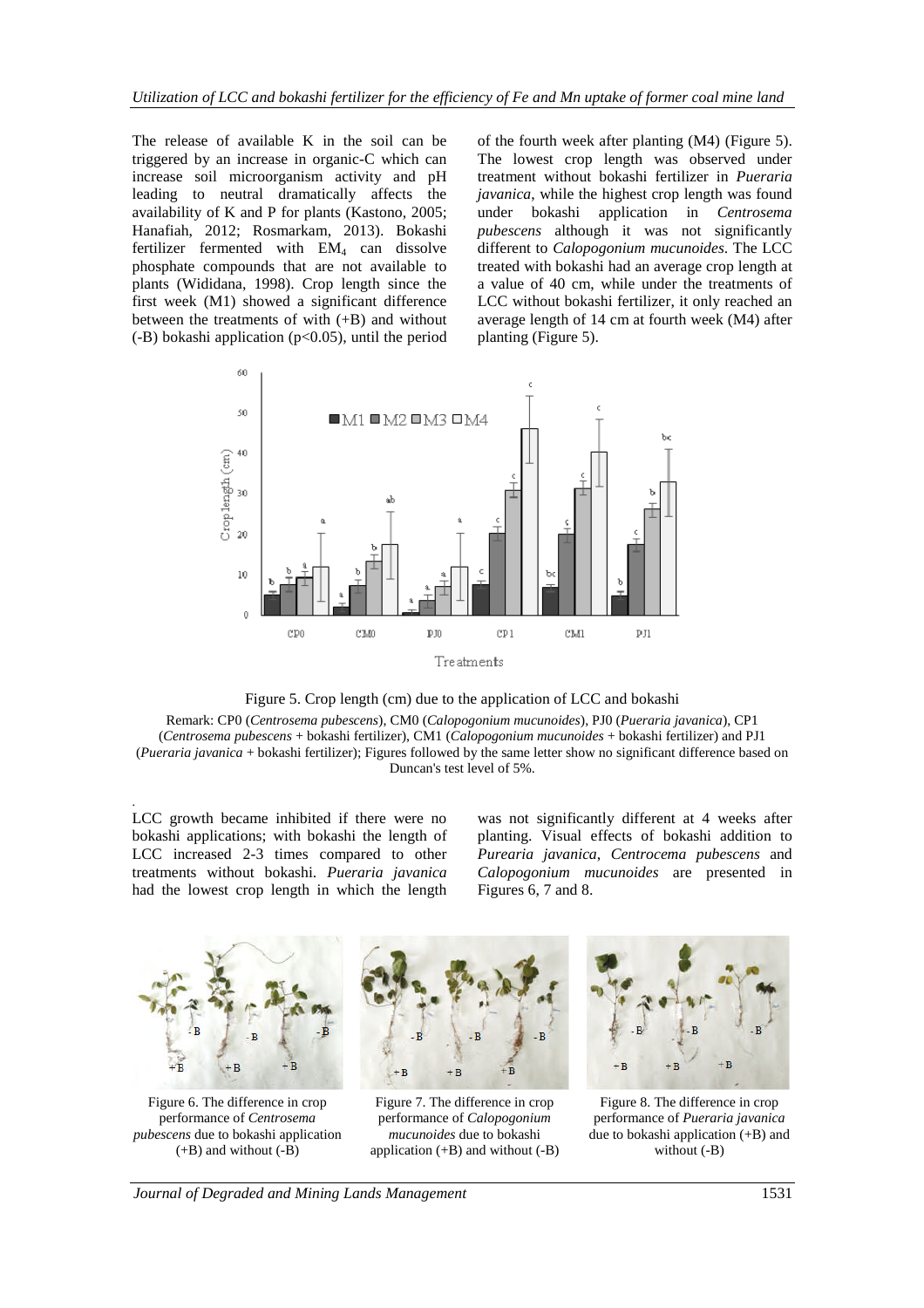The application of bokashi gave a significant effect  $(p<0.05)$  on increasing the value of fresh weight (FW) and dry weight (DW) of LCC. The highest fresh weight and dry weight of plants were found in the treatment of *Calopogonium mucunoides* + bokashi, despite the highest data on plant length and soil chemical properties (C, P and K) found under *Centrocema pubescens* + bokashi

treatment (Figure 9). The treatment of bokashi addition to LCC increased FW and DW up to two times compared to no bokashi application treatment. This is consistent with the research from Syarif (2009) that *Calopogonium mucunoides* plant has the highest biomass accumulation compared to other plants on ex-gold mining land.



Figure 9. Fresh weight (FW) and dry weight (DW) of LCC due to bokashi application Remark: CP0 (*Centrosema pubescens*), CM0 (*Calopogonium mucunoides*), PJ0 (*Pueraria javanica*), CP1 (*Centrosema pubescens* + bokashi fertilizer), CM1 (*Calopogonium mucunoides* + bokashi fertilizer) and PJ1 (*Pueraria javanica* + bokashi fertilizer); Figures followed by the same letter show no significant difference based on Duncan's test level of 5%.

This LCC is being able to adapt to nutrient-poor and acidic soils with a pH of 4.5-5.0, can survive throughout the year, and tolerant to water less, tolerant of long droughts (Jamin et al., 2002; Cook, 2005). This type of LCC has rapid initial growth and ability to clean contaminant metal in gold mining waste (Armecin et al., 2004). *Pueraria javanica* absorbed the highest Fe to their biomass, with an average of 26.62 ppm which was significantly different (p<0.05) to those absorption found under *Calopogonium mucunoides*. Both had significantly different  $(p<0.05)$  to that Fe absorption of other treatments. The average Fe absorption of the treatment without the addition of bokashi was at the level of 12 ppm (Figure 10). The highest Mn uptake was found in *Pueraria javanica* with bokashi addition at a value of 187.05 ppm which was significantly different  $(p<0.05)$  to other treatments. The value was three times more than *Calopogonium mucunoides* without the bokashi application (57.1 ppm) resulting in the lowest Mn absorption value

(Figure 11). BCF values that showed differences in elemental concentrations in soil and plant tissue showed that the treatment of *Pueraria javanica* and *Calopogonium mucunoides* with bokashi addition were not significantly different  $(p<0.05)$ , although both showed the highest values among treatments. The BCF value of Fe with bokashi treatment was almost two times higher than the treatment of LCC without bokashi (Figure 12). The BCF value of Mn had a similar pattern to Fe uptake, where the highest value was detected on *Pueraria javanica* with bokashi addition. Although *Calopogonium mucuniodes* added with bokashi treatment did not show a significant difference in BCF values  $(p<0.05)$  with the treatment of *Centrocema pubescens* and *Purearia javanica* without addition of bokashi, but the lowest BCF value was found in the LCC treatment of *Calopogonium mucuniodes* without bokashi (Figure 13). Fe and Mn uptake of *Pueraria javanica* with bokashi fertilizer application had the highest effectiveness value of 0.72 and 0.65 %, respectively.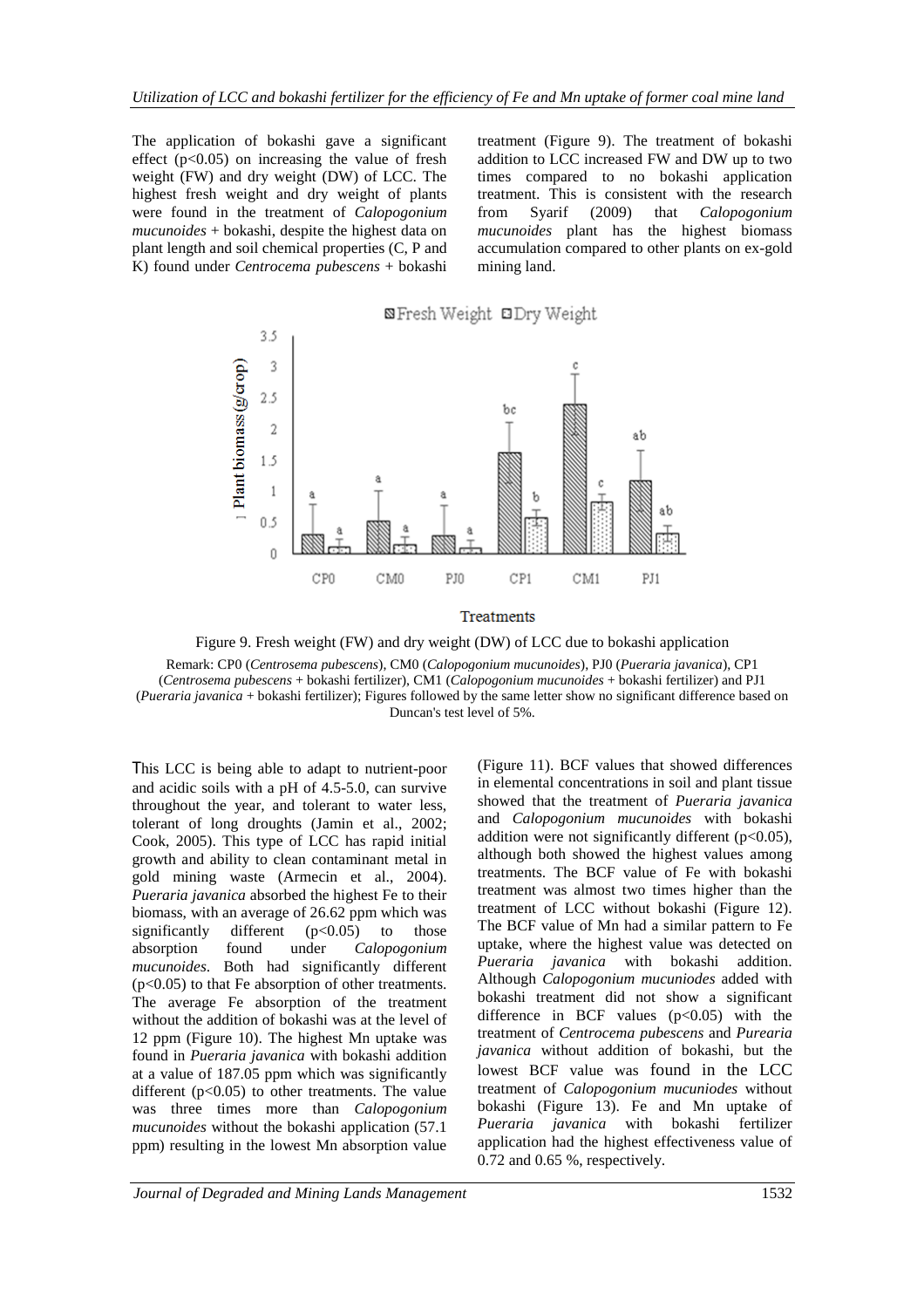



Remark: CP0 (*Centrosema pubescens*), CM0 (*Calopogonium mucunoides*), PJ0 (*Pueraria javanica*), CP1 (*Centrosema pubescens* + bokashi fertilizer), CM1 (*Calopogonium mucunoides* + bokashi fertilizer) and PJ1 (*Pueraria javanica* + bokashi fertilizer); Figures followed by the same letter show no significant difference based on Duncan's test level of 5%.





Remark: CP0 (*Centrosema pubescens*), CM0 (*Calopogonium mucunoides*), PJ0 (*Pueraria javanica*), CP1 (*Centrosema pubescens* + bokashi fertilizer), CM1 (*Calopogonium mucunoides* + bokashi fertilizer) and PJ1 (*Pueraria javanica* + bokashi fertilizer); Figures followed by the same letter show no significant difference based on Duncan's test level of 5%.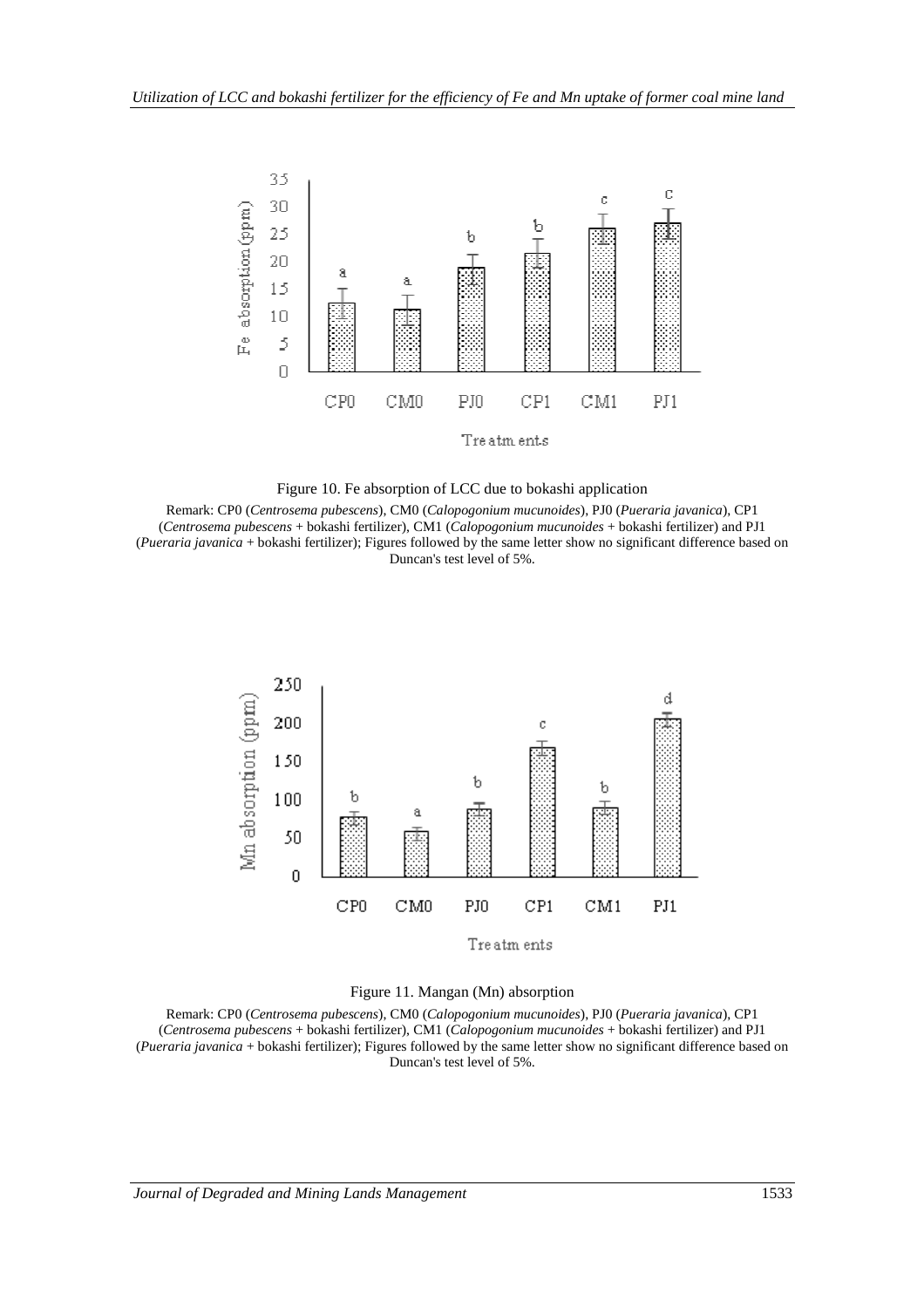

Figure 12. BCF (Bio Concentration Factor) of iron (Fe)

Remark: CP0 (*Centrosema pubescens*), CM0 (*Calopogonium mucunoides*), PJ0 (*Pueraria javanica*), CP1 (*Centrosema pubescens* + bokashi fertilizer), CM1 (*Calopogonium mucunoides* + bokashi fertilizer) and PJ1 (*Pueraria javanica* + bokashi fertilizer); Figures followed by the same letter show no significant difference based on Duncan's test level of 5%.





Remark: CP0 (*Centrosema pubescens*), CM0 (*Calopogonium mucunoides*), PJ0 (*Pueraria javanica*), CP1 (*Centrosema pubescens* + bokashi fertilizer), CM1 (*Calopogonium mucunoides* + bokashi fertilizer) and PJ1 (*Pueraria javanica* + bokashi fertilizer); Figures followed by the same letter show no significant difference based on Duncan's test level of 5%.

Moreover, *Centrosema pubescens* and *Calopogonium mucunoides* had an effective absorption of Fe and Mn at the value of 0.58 and 0.53%; 0.70 and 0.28%. Higher BCF value can be assumed to the higher effectiveness of metal absorption by LCC; therefore, the LCC can be used as a phytoremediation plant (Yoon et al., 2006). Furthermore, the correlation test showed that the pH of the soil with the uptake of Fe and Mn had a strong relationship with the values of r  $= 0.58$  and  $r = 0.53$ . Increasing soil pH to neutral will increase the effectiveness of Fe and Mn uptake into plants. It can be seen that the increase in pH towards neutral is closely related to the increase in soil organic-C  $(r = 0.53)$ , where the increase in organic-C also affects K and P available with the correlation values of  $r = 0.50$ and  $r = 0.65$ , respectively (Table 1).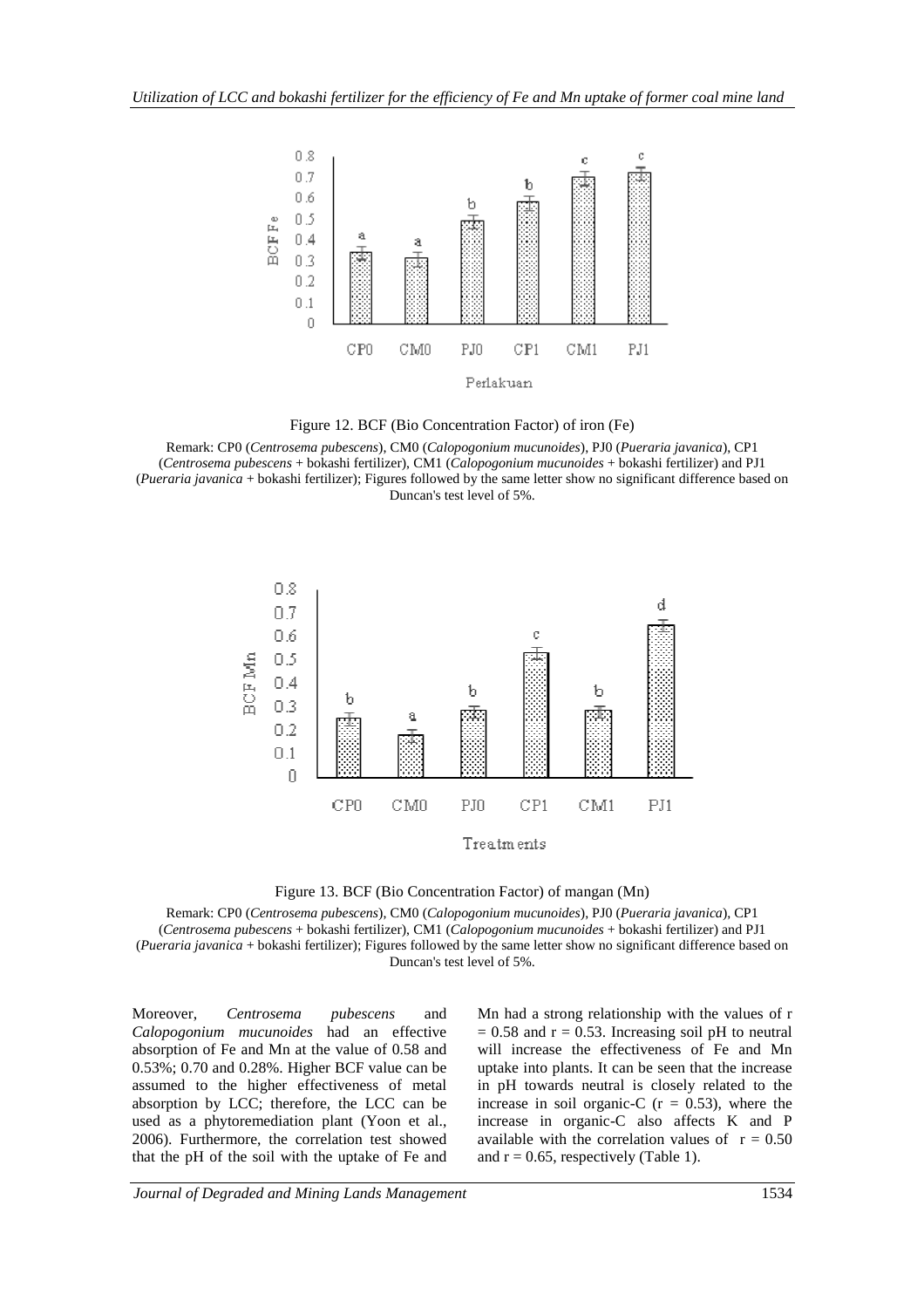|                    | <b>Organic</b> | <b>Total</b><br>N | <b>Available</b><br>K | Available<br>P | pH   | Fe<br>uptake | Mn<br>uptake |
|--------------------|----------------|-------------------|-----------------------|----------------|------|--------------|--------------|
| Organic C          |                |                   |                       |                |      |              |              |
| <b>Total N</b>     | $-0.83$        |                   |                       |                |      |              |              |
| Available K        | 0.50           | $-0.44$           |                       |                |      |              |              |
| <b>Available P</b> | 0.65           | $-0.56$           | 0.90                  |                |      |              |              |
| pН                 | 0.53           | $-0.44$           | 0.65                  | 0.76           |      |              |              |
| Fe uptake          | 0.62           | $-0.41$           | 0.60                  | 0.63           | 0.57 |              |              |
| Mn uptake          | 0.59           | $-0.48$           | 0.28                  | 0.51           | 0.53 | 0.69         |              |

Table 1. Correlation test results between observed parameters

Canonical Variate Analysis presented in Figure 14 shows that between CP0, CM0, PJ0, CP1, CM1 and PJ1 treatments were significantly different. This is indicated by a circle of confidence intervals (95%) that are intersecting or not intersecting. In the PJ1 and CP1 treatment had a positive correlation to the axis of Canonical Variate 1 with a percentage variation of 83.69% higher than the axis of Canonical Variate 2 of 13.78% where the treatment of CP1 and CM1 had

a positive correlation to this axis. As for the CP0 treatment, CM0 and PJ0 had a negative correlation with both Canonical Variate axes. So it can be concluded that in each observation parameter in one treatment has a relationship with each other which are mutually binding, where pH, organic C, total N, available P and K, uptake of Fe and Mn, and BCF of Fe and Mn affect each other in one treatment.



Figure 14. Canonical Variate Analysis based on the selected parameter for clustering across the treatments

#### **Conclusion**

The combination of LCC and bokashi fertilizer gave a positive influence in increasing soil fertility as seen from the increase of essential nutrients in the soil such as pH, organic-C, available soil P and K. *Centrosema pubescens* had a positive impact on increasing soil nutrients (Corganic, P and K available) when added with bokashi application. In term of biomass and crop growth, the best performance was in *Calopogonium mucunoides* with bokashi

treatment. On the other hand, *Purearia javanica* plant has a better efficiency in the absorption of Fe and compared to *Centrosema pubescens* and *Calopogonium mucunoides.* Canonical Variate Analysis could distinguish the position and distance among the treatments

#### **Acknowledgement**

The authors thank PT Bukit Asam for providing all facilities to conduct this research.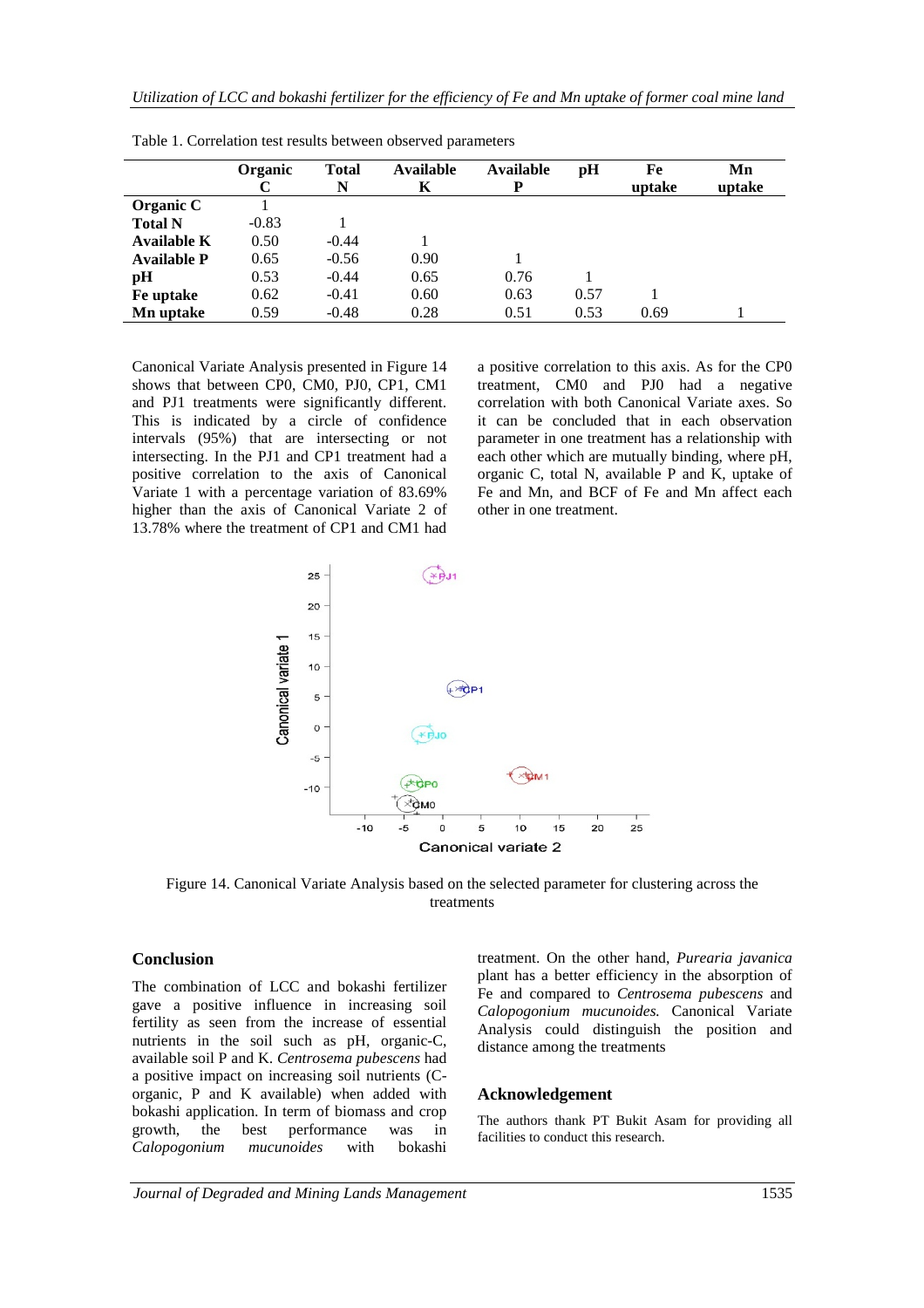#### **References**

- Agus, C., Pradipa, E., Wulandari, D., Supyiyo, H., Sariri and Herika, D. 2013. Role of revegetation on the soil restoration in rehabilitation areas of tropical coal mining. *Jurnal Manusia dan Lingkungan* 21(1): 60-66 (*in Indonesian*).
- Armecin, R.B., Seco, M.H.P., Caintic, P.S. and Milleza, E.J.M. 2004. Effect of leguminous cover crops on the growth and yield of abaca (*Musa textilis* Nee). *Industrial Crops and Products* 21(3): 317-323.
- Cook, B.G., Pengelly, B.C., Brown, S.D., Donnelly, J.L., Eagles, D.A., Franco, M.A., Hanson, J., Mullen, B.F., Partridge, I.J., Peters, M. and Schultze-Kraft, R. 2005. Tropical forages: an interactive selection tool. Brisbane, Australia: CSIRO, DPI and F (Qld), CIAT and ILRI.
- Dinesh, R., Suryanarayana, M.A., Chaudhuri, S.G., and Sheeja, T.E. 2004. Long-term influence of leguminous cover crops on the biochemical properties of a sandy clay loam fluventic sulfaquent in a humid tropical region of India. *Soil and Tillage Research* 77(1), 69-77.
- Dowarah, J., Deka Boruah, H.P., Gogoi, J., Pathak, N, Saikia, N. and Handique, A.K. 2009. Ecorestoration of a high-sulphur coal mine overburden dumping site in Northeast India. A case study. *Journal of Earth Science Science* 118(5):597–608.
- Gardner, F.P., Pearce, R.B. and Mitchell, R.I. 1985. *Physiology of Crop Plant*. The IOWA State University Press, Ames.
- Halim 2012. The role of indigenous mycorrhiza on maize and *Ageratum conyzoides* L. competitive index. *Berkala Peneliti.an Agronomi* 1(1):86-92 (*in Indonesian*).
- Halim. 2009. The role of endomycorrhiza indigenous of *Imperata cylindrica* (L.) Beauv and *Eupatorium odorata* (L.) in weed and corn competitive. Dissertation Graduate Program of Padjadjaran University Bandung. Indonesia (*in Indonesian*).
- Hanafiah, K. A. 2012. *Basic of Soil Science*. PT. Raja Grafindo Persada, Jakarta. 360 pages (*in Indonesian*).
- Jamin, J.Y., Seiny, B.L., and Floret, C. 2003. The use of legume cover crops for livestock feeding in semiarid environments. African savannas: changing space, actors face new challenges, 27-31 May 2002, Garoua, Cameroon. La Librairie du Cirad, Montpellier, France.
- Karimuna, L. 2000. Floristic composition and biomass of fallow vegetation in the abandoned agricultural field of Southeast Sulawesi. Georg-August-University Goettingen, Goettingen.
- Karimuna, L. 2007. Optimization use of organic fertilizer derived from secondary vegetation as bokashi in supporting National Food Security. *National Seminar on Natural Resource Management of Southeast Sulawesi Region*. 2 April 2005. Kendari.
- Karimuna, L., Leomo, S. and Indriyani, L. 2009. Applications of mulch technology and bokashi fertilizers derived from secondary vegetation on the growth and yield of intercropped maize and peanut in Abeli Village. Department of Agrotechnology,

Faculty of Agriculture, Science and Art Technology Application Program, Institution of Extension Services, University of Haluoleo, Kendari.

- Karimuna, L., Leomo, S. and Indriyani, L. 2012. Improvement of maize and peanut production in an intercropping system through the application of organic fertilizer and mulch in Ultisol soil. Chiang Mai University *Journal of Natural Science. Special Issue on Agricultural & Natural Resources* (1):387- 394.
- Kastono, D., Sawitri, H. and Siswandono. 2005. The effect of a number of stem cutting and urea fertilizer dosage on growth and yield of kumis kucing crop. *Jurnal Ilmu Pertanian* 12 (1): 56-64 (*in Indonesian*).
- Li, N.Y., Li,, Z.A., Zhuang, P. and Zou, B. 2009. Cadmium uptake from soil by maize with intercrops. *Water, Air & Soil Pollution* 199:45-56.
- Mateus, R. 2004. The Role of Tropical Soil Legumes in Increasing the Organic Carbon Storage and Soil Quality and the Corn Yield (*Zea mays* L.) in Dry Land. Dissertation of Udayana University (*in Indonesian*).
- Mukhopadhyay, S., Maiti, S.K. and Masto, R.E. 2013. Use of Reclaimed Mine Soil Index (RMSI) for screening of tree species for reclamation of coal mine degraded land. *Ecological Engineering* 57:133-42. doi:10.1016/j.ecoleng.2013.04.017.
- Mukhopadhyay, S., Maiti, S.K. and Masto, R.E. 2014. Development of Mine Soil Quality Index (MSQI) for evaluation of reclamation success: A chronosequence study. *Ecological Engineering* 71:10-20. doi:10.1016/j.ecoleng.2014.07.001.
- Mulat, T. 2005. *Production and Utilization good Quality Organic Fertilizers*. Agromedia Pustaka. Jakarta (*in Indonesian*).
- Narendra, B.H. and Pratiwi. 2014. The growth of LCC on overburden of former tin mining land in Bangka Island. *Indonesian Forest Rehabilitation Journal* 2(1):15-24 (*in Indonesian*).
- Rosmarkam, A. and Nasih Widya, Y. 2013. *Soil Fertility*. Kanisius, Yogyakarta (*in Indonesian*).
- Sheoran, A.S., Sheoran, V. and Poonia, P. 2008. Rehabilitation of mine degraded land by metallophytes. *Mining Engineers Journal* 10 (3): 11-16.
- Shrestha, R.K. and Lal, R. 2006. Ecosystem carbon budgeting and soil carbon sequestration in reclaimed mine soil. *Environment International* 32:781–796.
- Singh, A.N., Raghubanshi, A.S. and Singh, J.S. 2002. Plantation as a tool for mine spoil restoration. *Current Science* 82(12):1436-1441.
- Siregar, U.J. and Siregar, C.A. 2010. Phytoremediation: Principles and Practices in Mine Restoration Land in Indonesia. Bogor: SEAMEO BIOTROP (*in Indonesian*).
- Stevenson, F.J. 1994. *Humus Chemistry. Genesis, Composition, Reactions*. 2nd edition. New York, USA, Wiley Interscience. 512 pp.
- Syarif, F., Hidayati, N. and Juhaeti, T. 2007. The potency of hypertolerance of *Calopogonium mucunoides, Centrosema pubescens* and *Cajanus cajan* cultivated in cyanide and mercury